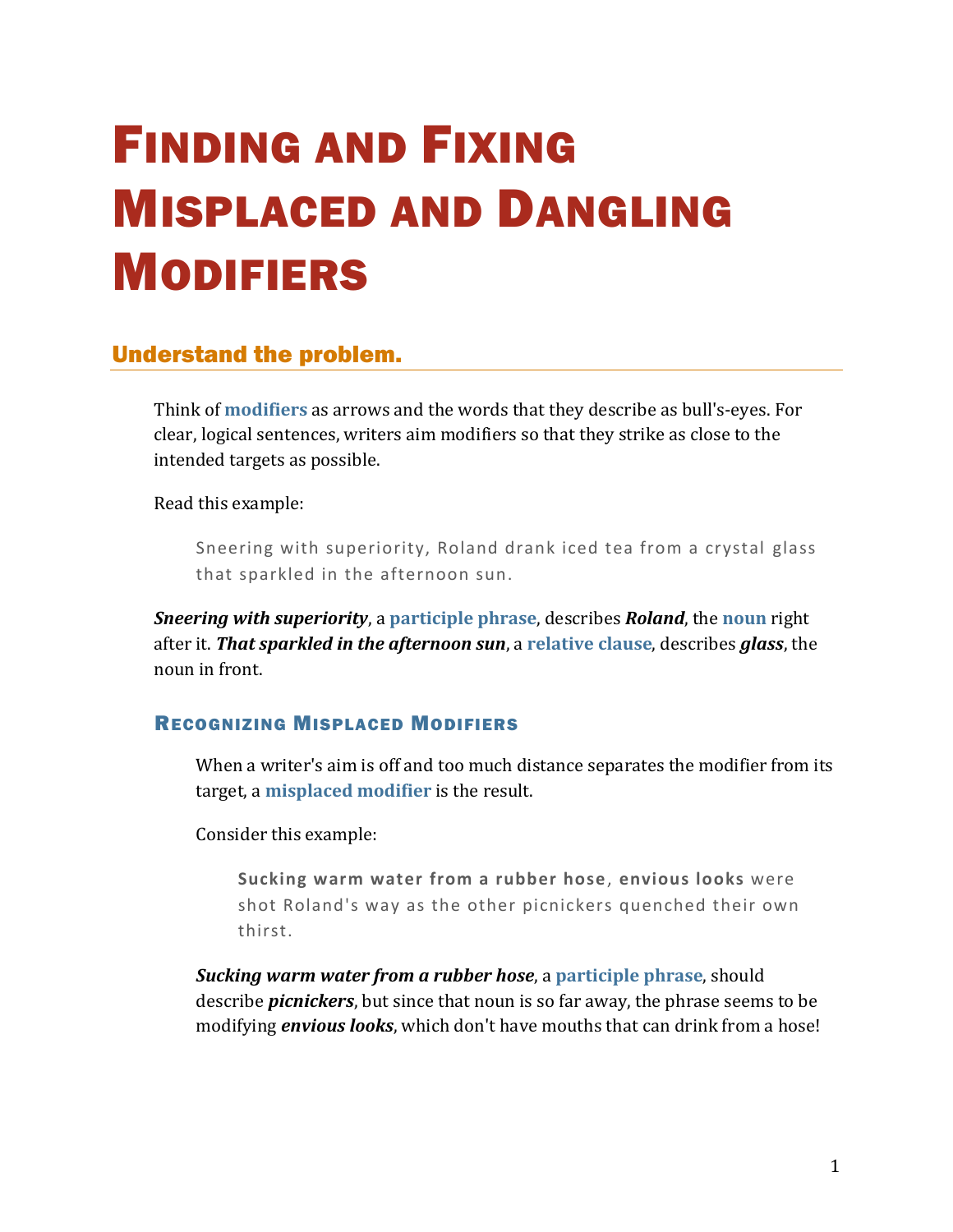#### RECOGNIZING DANGLING MODIFIERS

If the sentence fails to include a target, the modifier is **[dangling](https://chompchomp.com/terms/danglingmodifier.htm)**.

Read this example:

**With a sigh of pleasure**, consumption of cucumber sandwiches commenced.

We assume that Roland is the one sighing with pleasure and eating cucumber sandwiches, but notice that he is not in the sentence, so we cannot tell for sure!

## Know the solution.

Misplaced and dangling modifiers make sentences awkward and inelegant. They keep sentences from expressing clear, straightforward ideas. When you discover a misplaced or dangling modifier in a sentence, you will need to rearrange and/or revise the sentence parts to untangle the idea the sentence wants to express.

### FIXING MISPLACED MODIFIERS

Rearranging sentence parts will often fix a misplaced modifier. Remember that most **[modifiers](https://chompchomp.com/terms/modifier.htm)** come as close to their targets as possible.

Here is the original error:

**Sucking warm water from a rubber hose**, **envious looks** were shot Roland's way as the other picnickers quenched their own thirst.

If we move things around, the modifier hits the right target:

**Sucking warm water from a rubber hose**, **the other picnickers**  quenched their own thirst as they shot envious looks Roland's way.

Now we have picnickers drinking from the rubber hose, which is clear and logical!